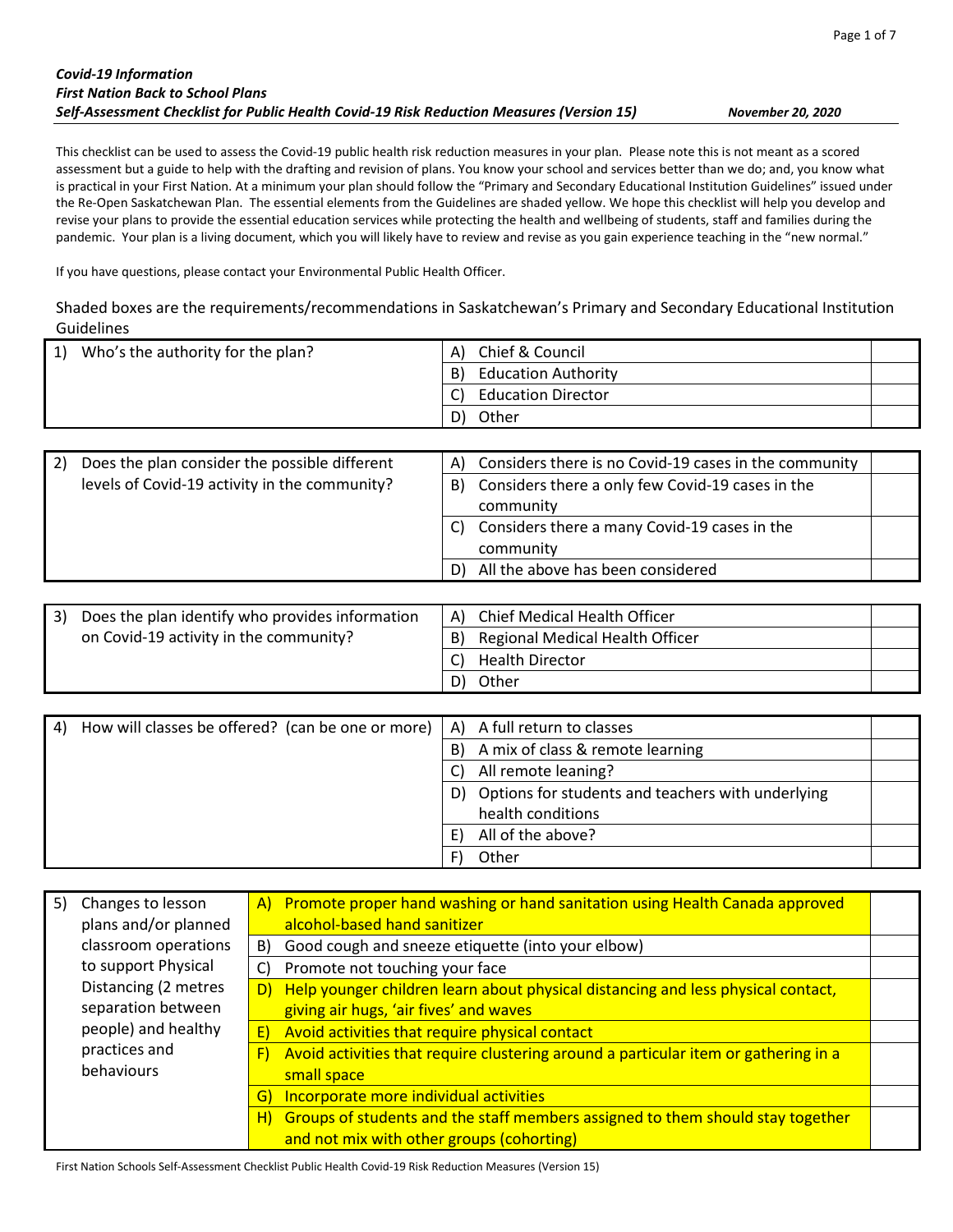|  | Minimizing the number of staff that will interact with groups         |  |
|--|-----------------------------------------------------------------------|--|
|  | $\vert$ J) Specific responses for Prekindergarten and Kindergarten    |  |
|  | $\vert$ K) Extra-curricular activities/field trips as per CMHO advice |  |

Page 1 of 7

| 6) | Screening of Students for   | A) | <b>Temperature Checks</b> |    | Parent/Guardian (before leaving house)                                   |  |
|----|-----------------------------|----|---------------------------|----|--------------------------------------------------------------------------|--|
|    | Symptoms (Based on          |    | by:                       |    |                                                                          |  |
|    | current evidence the        |    |                           |    | Bus Driver (before getting on bus)                                       |  |
|    | Ministry of Health does not |    |                           | 3. | If driven in a private vehicle, the student(s) will                      |  |
|    | recommend temperature       |    |                           |    | be tested by staff before entering the school                            |  |
|    | checks, detailed screening  |    | B) Completion of Daily    | 4. | N/A as not being used                                                    |  |
|    | questionnaires or testing   |    | Screening                 | 5. | Parents/Guardian or Student                                              |  |
|    | for Covid-19)               |    | Questionnaire by          | 6. | At school before entry                                                   |  |
|    |                             | C) |                           |    | Not all symptoms of illness need to be subject to this requirement (i.e. |  |
|    |                             |    | headaches, cramps, etc.). |    |                                                                          |  |

| Daily Screening of staff (teachers, admin, caretakers, | A) | How? | 1. Temperature Check         |  |
|--------------------------------------------------------|----|------|------------------------------|--|
| food services, bus drivers, etc.) and Volunteers       |    |      | 2. Screening Questionnaire   |  |
|                                                        | B) | When | 1. At home                   |  |
|                                                        |    |      | 2. At school before entering |  |

| 8) If a student or staff or visitor doesn't pass the |    | A) 811                                                     |  |
|------------------------------------------------------|----|------------------------------------------------------------|--|
| temperature check or screening questionnaire,        | B) | Local Health Services                                      |  |
| this should be reported to (check all that are       |    | C) School Administration (monitoring of absenteeism in the |  |
| applicable)?                                         |    | school population)                                         |  |
|                                                      |    | Other                                                      |  |

| 9) Students and Staff who are sick | A) Advised to stay home                                                                                  |  |
|------------------------------------|----------------------------------------------------------------------------------------------------------|--|
|                                    | B) Staff not required to enter the school when sick to create<br>plans for substitute teachers.          |  |
|                                    | C) Not all symptoms of illness need to be subject to this<br>requirement (i.e. headaches, cramps, etc.). |  |

10) All parents, guardians, students and staff who are confirmed to be COVID-19 positive and/or under mandatory self-isolation must not enter the school. Instead, they must stay home and self-isolate. Students and staff can return to school once they are cleared by public health.

| 11) Student or Staff develop<br>symptoms at School |    | A) Staff are to go home and are not required to enter school to create plans for<br>substitutes.                                                                                              |  |
|----------------------------------------------------|----|-----------------------------------------------------------------------------------------------------------------------------------------------------------------------------------------------|--|
|                                                    | B) | Isolation of student in a separate room or an area that allows 2 metre<br>separation (space identified, supervision provided, masks and goggles<br>provided for close up care, etc.)          |  |
|                                                    |    | C) Student is monitored; if staff have to provide close contact, they have to<br>wear a procedure/surgical mask and goggles and try to avoid contact with<br>student's respiratory secretions |  |
|                                                    |    | D) If no separate space, then separation from people, other than the supervisor,<br>will 2 metres or more                                                                                     |  |
|                                                    | E) | Parents to pick child up immediately                                                                                                                                                          |  |
|                                                    | F) | School staff in contact with ill person will wash their hands after each contact<br>and monitor for symptoms                                                                                  |  |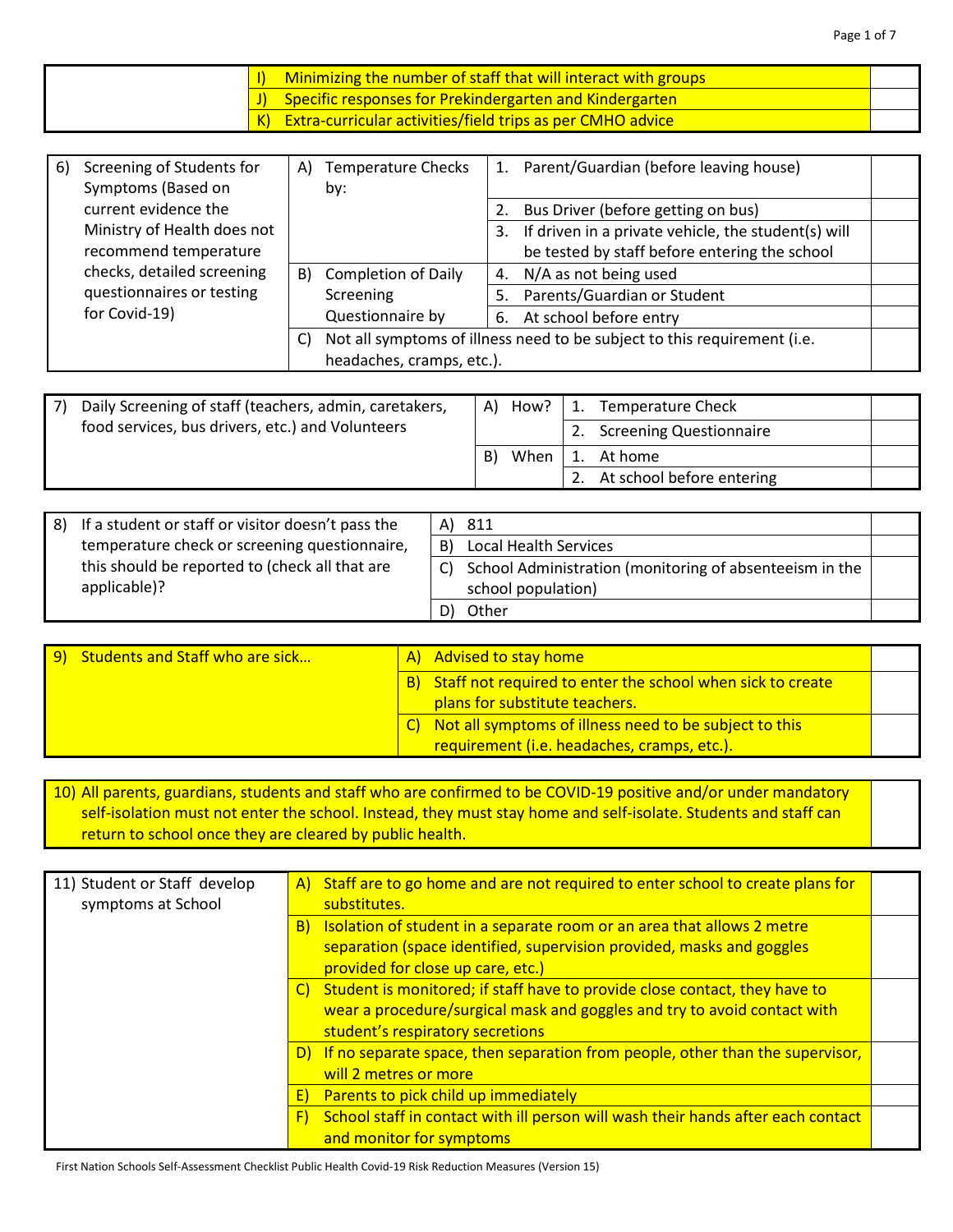| G) Cleaning and disinfection of surfaces touched by ill person                |  |
|-------------------------------------------------------------------------------|--|
| H) If there are items from the isolation space that cannot be cleaned and     |  |
| disinfected, they should be removed and stored in a sealed container for at   |  |
| least 72 hours                                                                |  |
| Parent/staff instructed to report possible illness to 811 and/or local health |  |
| <b>services</b>                                                               |  |

| 12) Visitors | A) Reduce the number of visitors to a minimum. Meetings between Staff and Parents should<br>be held by phone or video chat. |                           |  |  |
|--------------|-----------------------------------------------------------------------------------------------------------------------------|---------------------------|--|--|
|              | Limit visitors to essential ones only: CHNs, Dental Therapists, Environmental Public Health<br>B)<br>Officers, Contractors  |                           |  |  |
|              | <b>Temperature Check</b>                                                                                                    | Before leaving home       |  |  |
|              |                                                                                                                             | At school before entering |  |  |
|              | Completion of Screening Questionnaire<br>D)                                                                                 | Before Leaving home       |  |  |
|              |                                                                                                                             | At school before entering |  |  |
|              | Log kept of visitors                                                                                                        |                           |  |  |

| 13) Physical  | Staggering of start and end times to reduce congestion in hallways and exits<br>A)             |  |
|---------------|------------------------------------------------------------------------------------------------|--|
| Distancing    | Visual cues such as signs, tape or cones to aid in physical distancing in hallways, boot<br>B) |  |
| (keeping 2    | rooms/areas, waiting areas, etc                                                                |  |
| metres apart) | C) Limiting size of classes                                                                    |  |
|               | Alternating days of attendance by groups or cohorts of students<br>D)                          |  |
|               | Staggering of lunch, recesses and class transition times<br>E)                                 |  |
|               | No in-person gatherings and assemblies (go virtual)<br>F)                                      |  |
|               | Taking classes outdoors and/or Land-based education<br>G)                                      |  |
|               | H) No use of the school for non-school activities                                              |  |
|               | Two metre distance between children during nap times (such as laying head to toe)              |  |
|               | Are lockers used or out of bounds?<br>J)                                                       |  |
|               | K) Plan to prevent mingling in washrooms                                                       |  |
|               | Staff Room-- Limit number of staff to ensure 2 metre separation or close                       |  |

| 14) If Physical Distancing (keeping 2 metres<br>apart) is not possible, what's the plan? |                                      | Masks<br>a.                                                |  |
|------------------------------------------------------------------------------------------|--------------------------------------|------------------------------------------------------------|--|
|                                                                                          |                                      | <b>Face Shields</b><br>b.                                  |  |
|                                                                                          |                                      | <b>Barriers</b><br>c.                                      |  |
| If using<br>A)                                                                           | Where will they be<br>1.             | Classes<br>a.                                              |  |
| Masks                                                                                    | used?                                | Hallway<br>b.                                              |  |
|                                                                                          |                                      | Washrooms<br>c.                                            |  |
|                                                                                          |                                      | <b>Food Services</b><br>d.                                 |  |
|                                                                                          |                                      | Other<br>e.                                                |  |
|                                                                                          | Type of mask<br>2.                   | Disposable<br>a.                                           |  |
|                                                                                          |                                      | Reusable<br>b.                                             |  |
|                                                                                          | 3.<br>Who washes and                 | Parent/Guardian of student; individual staff members<br>a. |  |
|                                                                                          | stores reusable masks                | School<br>b.                                               |  |
| If using Face<br>B)                                                                      | Where will they be<br>1.             | Classes<br>a.                                              |  |
| Shields                                                                                  | used?                                | Specialized Services (speech therapy)<br>b.                |  |
|                                                                                          | Cleaning and disinfection plan<br>2. |                                                            |  |
|                                                                                          | Storage plan<br>3.                   |                                                            |  |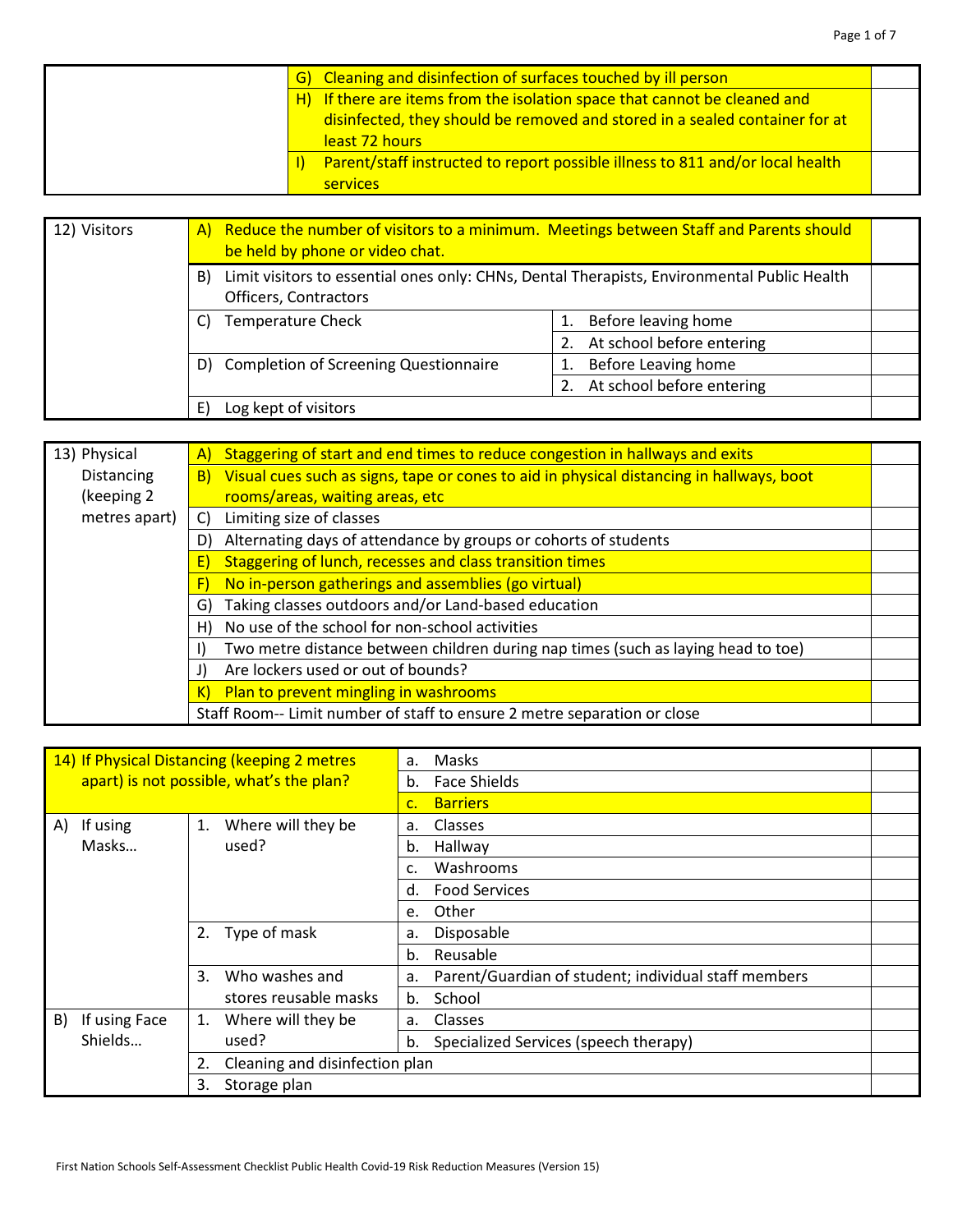| 15) If using barriers | Where will they be<br>A)<br>used?                            | Classroom desks (students reminded to<br>not touch barriers) |  |
|-----------------------|--------------------------------------------------------------|--------------------------------------------------------------|--|
|                       |                                                              | Other                                                        |  |
|                       | Cleaning and disinfection plan (at least once per day)<br>B) |                                                              |  |

| 16) Personal Responsibility of | A)                | Cough & sneeze etiquette                                |    |                                                                           |  |
|--------------------------------|-------------------|---------------------------------------------------------|----|---------------------------------------------------------------------------|--|
| <b>Staff and Students</b>      | $\vert B \rangle$ | No sharing of food, pens and other items                |    |                                                                           |  |
|                                |                   | Limiting the amount of personal items brought to school |    |                                                                           |  |
|                                |                   |                                                         |    | Label students personal items to discourage accidental sharing            |  |
|                                | E)                |                                                         |    | Food from home must not be shared and should be stored with the student's |  |
|                                |                   | belongings                                              |    |                                                                           |  |
|                                | F)                | Practicing good                                         |    | 1. Washing with soap and water (especially when                           |  |
|                                |                   | hand hygiene                                            |    | hands are visibly soiled)                                                 |  |
|                                |                   |                                                         |    | Easy access to alcohol-based hand sanitizer (that is                      |  |
|                                |                   |                                                         |    | approved by Health Canada; look for a DIN or                              |  |
|                                |                   |                                                         |    | NPN)-staff should supervise the use of sanitizer by                       |  |
|                                |                   |                                                         |    | younger students                                                          |  |
|                                |                   |                                                         | 3. | Promoting the practice of not touching one's face?                        |  |

| 17) Promoting and Ensuring<br><b>Frequent Hand Hygiene</b> | A) | Easy access to sinks, soap and paper towels or alcohol-based hand sanitizers<br>throughout the school                                              |  |
|------------------------------------------------------------|----|----------------------------------------------------------------------------------------------------------------------------------------------------|--|
|                                                            | B) | Hand washing/sanitizing frequently (See info sheet "When to Perform Hand<br>Hygiene at School")                                                    |  |
|                                                            |    | Health Canada approved Alcohol-based hand sanitizers. Must have a Drug<br>Information Number (DIN) or a Natural Product Number (NPN) on the label. |  |
|                                                            |    | Signs promoting hand hygiene throughout the school                                                                                                 |  |

| 18) Classroom Preparation | Declutter to<br>A)                  | <b>Provide 2 metre separation between desks</b><br>1. |
|---------------------------|-------------------------------------|-------------------------------------------------------|
|                           |                                     | 2. Have desks all facing the same way if you can't    |
|                           |                                     | provide two metre separation                          |
|                           |                                     | 3. Remove items that are not easily cleaned and       |
|                           |                                     | disinfected                                           |
|                           |                                     | Other<br>4.                                           |
|                           | Encourage individual<br>B)          | Remove toys that encourage group play                 |
|                           | play                                |                                                       |
|                           | <b>Story Time Rugs</b><br>C)        | Replace with easy to clean & disinfect pads           |
|                           |                                     | If shared, cleaned and disinfected after each<br>2.   |
|                           |                                     | use                                                   |
|                           | <b>Sleep Mats</b><br>D)             | Replace with easy to clean & disinfect mats           |
|                           |                                     | If shared, cleaned and disinfected after each<br>2.   |
|                           |                                     | use                                                   |
|                           | Extra time for classroom prep<br>E) |                                                       |

| 19) How will Drinking Water | Fountains<br>A)             | Using as bottle fill stations            |  |
|-----------------------------|-----------------------------|------------------------------------------|--|
| be provided?                |                             | Scheduling to ensure physical distancing |  |
|                             |                             | Frequent cleaning and disinfection<br>3. |  |
|                             |                             | 4. Shut off if not in use                |  |
|                             | Individual commercial<br>B) | Supply arrangement in place<br>5.        |  |
|                             | bottles of water            | Secure storage<br>6.                     |  |
|                             | Bottle water & coolers      | Use as bottle fills                      |  |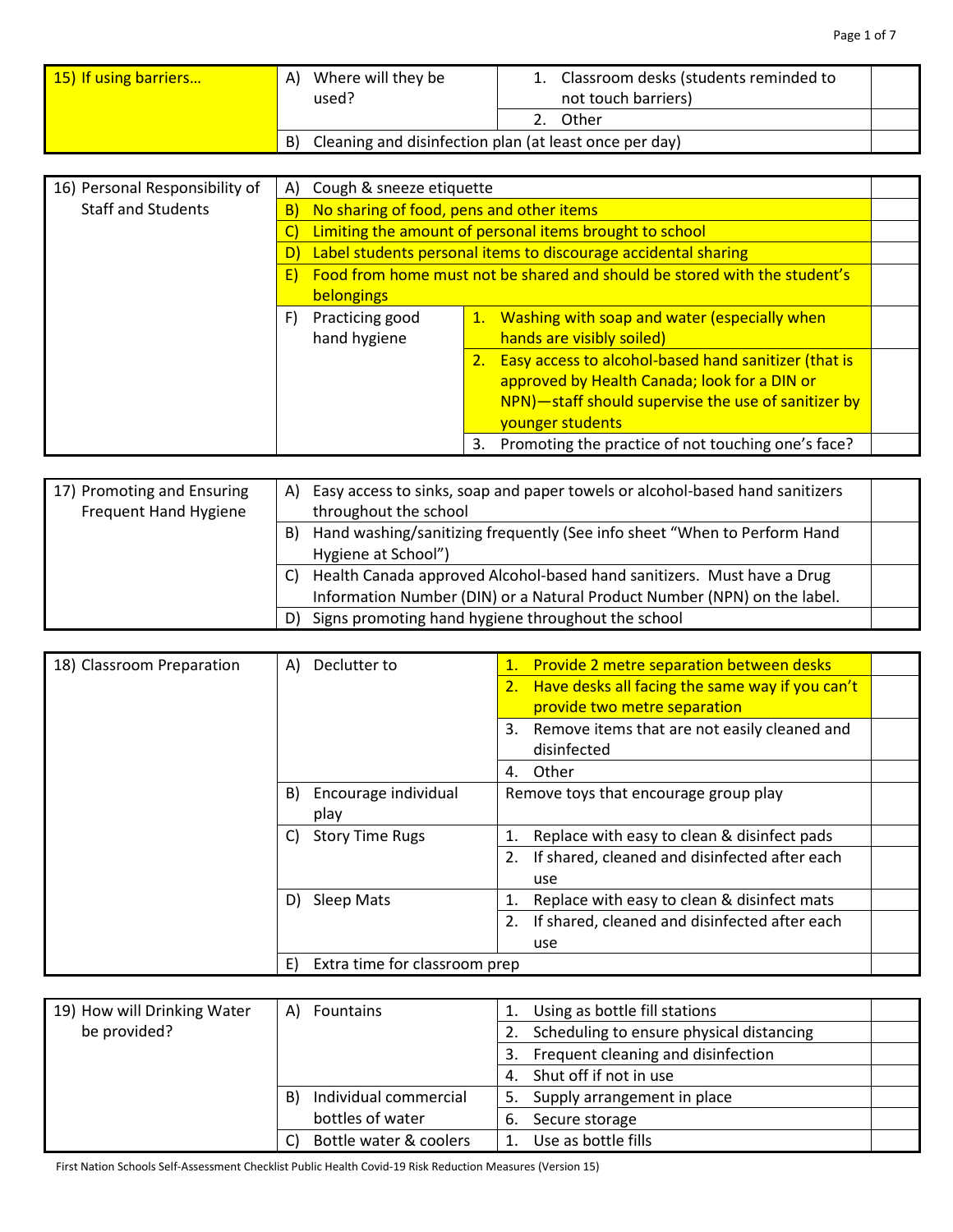| 2. Located throughout school (classrooms?) |
|--------------------------------------------|
| 3. Frequent cleaning and disinfection      |
| 4. Supply arrangement in place             |

| 20) Library Services (Libraries,   | Arrange seating to provide 2 metres separation between people<br>A)                    |  |
|------------------------------------|----------------------------------------------------------------------------------------|--|
| Museums, Art Galleries and         | Reduce handling of books<br>B)                                                         |  |
| <b>Animal Exhibits Guidelines)</b> | Touchless check out-2 metres checkout                                                  |  |
|                                    | Books cleaned and disinfected when returned<br>D)                                      |  |
|                                    | If books can't be cleaned and disinfected, they will be taken out of circulation<br>E) |  |
|                                    | for at least 72 hours                                                                  |  |

| 21) Building & Grounds | <b>Ventilation System</b><br>A) | Operating properly                                          |  |
|------------------------|---------------------------------|-------------------------------------------------------------|--|
|                        |                                 | Filters changed/maintained<br>2.                            |  |
|                        |                                 | Adjusted to bring in as much fresh air as possible<br>3.    |  |
|                        |                                 | Open windows in classrooms when and where<br>4.<br>possible |  |
|                        | Water System<br>B)              | Lines flushed                                               |  |
|                        |                                 | Leaks repaired<br>2.                                        |  |
|                        | Sewer System<br>C)              | Working properly                                            |  |
|                        | D)<br>Washrooms                 | 1. All fixtures-toilets, sinks, soap dispensers and         |  |
|                        |                                 | paper towel dispensers-are working                          |  |
|                        |                                 | Adequate supplies of liquid soap and paper towels<br>2.     |  |
|                        | E)<br>Signage                   | Signs at entrances reminding parents, guardians,            |  |
|                        |                                 | visitors and others not enter if they are sick              |  |
|                        | Furniture                       | Easily cleaned and disinfected                              |  |

| 22) Cleaning and | A)      | Facility Wide Plan in place |         |                                                                                                                        |  |
|------------------|---------|-----------------------------|---------|------------------------------------------------------------------------------------------------------------------------|--|
| Disinfection     | B)      | Cleaners                    |         | Handling, application and storage as per manufacturers'<br>directions                                                  |  |
|                  | C)      | <b>Disinfectant</b>         |         | 1. Commercial product approved by Health Canada (Must<br>have a DIN and be effective on Covid-19)                      |  |
|                  |         |                             |         | 2. Following Manufacturers directions on health & safety,<br>dilutions, application, contact time, rinsing and storage |  |
|                  |         |                             | 3.      | Ideally using same disinfectant throughout facility-<br>except for specialized equipment.                              |  |
|                  | D)      | <b>Supplies</b>             |         | Supply arrangements in place for cleaners, disinfectant                                                                |  |
|                  | E)      | <b>Personal Protective</b>  | 1.      | As per manufacturer's recommendations                                                                                  |  |
|                  |         | Equipment                   |         | 2. Wear disposable gloves when cleaning blood or body                                                                  |  |
|                  |         |                             |         | fluids. Wash hands before wearing and after removing                                                                   |  |
|                  |         |                             |         | gloves. They must be changed after every interaction                                                                   |  |
|                  |         |                             |         | and when changing tasks.                                                                                               |  |
|                  | F)      | <b>High touch surfaces</b>  |         | Cleaned and disinfected frequently (at least twice per day)                                                            |  |
|                  | G)      | Low touch areas             |         | Cleaned and disinfected once per day                                                                                   |  |
|                  | H)      | Shared equipment            |         | Cleaned and disinfected after each use                                                                                 |  |
|                  | $\vert$ | Computer equipment          | $1_{-}$ | Cleaned and Disinfected after each use                                                                                 |  |
|                  |         | (keyboards, mice,           | 2.      | Plastic Keyboard covers (easier to clean & disinfect)                                                                  |  |
|                  |         | iPads and other touch       | 3.      | Following manufacturer's advice on cleaning &                                                                          |  |
|                  |         | screens)                    |         | disinfection or using commercial wipes that have 70%                                                                   |  |
|                  |         |                             |         | Isopropyl alcohol (must have an NPN)                                                                                   |  |
|                  |         |                             | 4.      | Users will wash or sanitize hands before and after use                                                                 |  |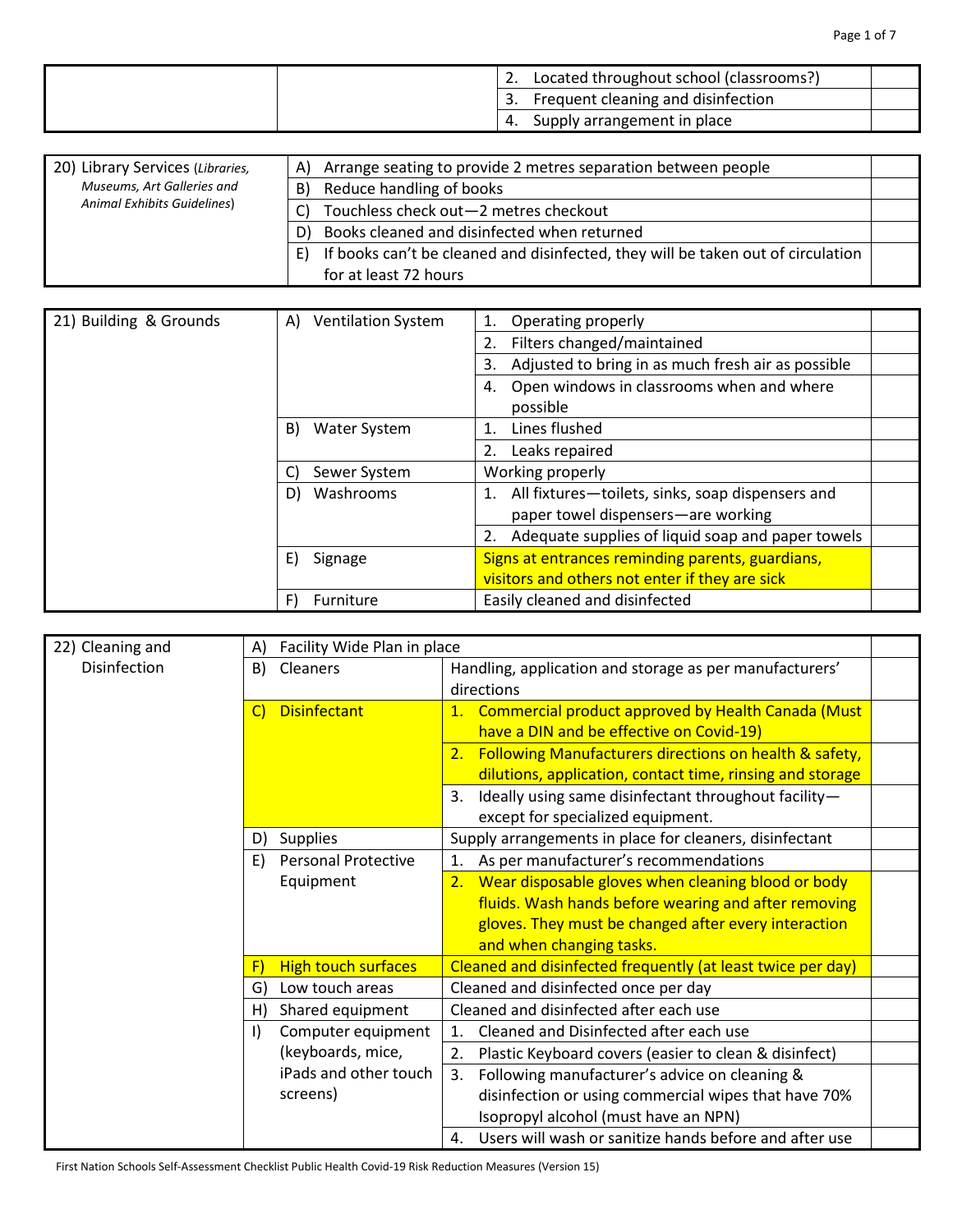| Washrooms             | Cleaned and disinfected frequently          |  |
|-----------------------|---------------------------------------------|--|
|                       | Soap and paper dispensers filled frequently |  |
| Garbage bins<br>K)    | <b>Emptied frequently</b>                   |  |
| <b>Hand Sanitizer</b> | Stored out of the reach of children         |  |

| 23) Playground & Equipment | Promoting physical distancing<br>A)           |  |
|----------------------------|-----------------------------------------------|--|
|                            | Focus on hand hygiene before and after recess |  |

| 24) Food Services | Students are not allowed to prepare or distribute food<br>$\mathsf{A}$                |  |
|-------------------|---------------------------------------------------------------------------------------|--|
|                   | Hand washing sink working and kept supplied with liquid and paper towels<br>B)        |  |
|                   | Normal cleaning and disinfection practices<br>C)                                      |  |
|                   | No self-serve or family styled meal service<br>D)                                     |  |
|                   | No shared food<br>E)                                                                  |  |
|                   | Food served in individual portions to each student by a designated staff member<br>F) |  |
|                   | Utensil used to serve individual portions<br>G)                                       |  |
|                   | Reusable utensils must cleaned and sanitized after each use<br>H)                     |  |
|                   | Individually packaged food/snacks delivered to classes                                |  |
|                   | If food is being picked up, stagger times to promote physical distancing<br>J)        |  |
|                   | If physical distancing cannot be maintained during prep, masks must be worn<br>K)     |  |
|                   | Easy access to sinks, soap and paper towels or alcohol-based hand sanitizers<br>L)    |  |
|                   | throughout the school?                                                                |  |
|                   | M) Does the supervisor/staff have Safe Food Handling Certification                    |  |

| 25) Transportation |    | A) Vehicle                                 | 1.             | <b>School Bus</b>                                              |  |
|--------------------|----|--------------------------------------------|----------------|----------------------------------------------------------------|--|
|                    |    |                                            | 2.             | Private - to be dropped off outside school                     |  |
|                    | B) | Scheduling                                 | 1.             | Allow time for cleaning and disinfection at the end of each    |  |
|                    |    |                                            |                | run                                                            |  |
|                    |    |                                            | 2.             | Allow time for taking and recording of each of student's       |  |
|                    |    |                                            |                | temperature                                                    |  |
|                    | C) | <b>Physical Distancing</b>                 | $\mathbf{1}$ . | Two metres separation                                          |  |
|                    |    |                                            | 2.             | Assigned seating with record of plan to help with contact      |  |
|                    |    |                                            |                | tracing                                                        |  |
|                    |    |                                            | 3.             | If physical separation is not possible students and driver     |  |
|                    |    |                                            |                | will wear Non-Medical Masks                                    |  |
|                    |    |                                            |                | 4. Clear barrier installed to shield driver (follow regulatory |  |
|                    |    |                                            |                | requirements)                                                  |  |
|                    |    |                                            | 5.             | Members of the same household allowed to sit together          |  |
|                    |    |                                            | 6.             | Scheduling more runs to reduce number of students              |  |
|                    |    |                                            |                | waiting for and riding on the bus                              |  |
|                    |    |                                            |                | 7. Load buses, starting at the back; unload buses starting at  |  |
|                    |    |                                            |                | the front                                                      |  |
|                    | D) | <b>Hand Sanitizing</b>                     | 1.             | Health Canada approved alcohol-based hand sanitizer            |  |
|                    |    |                                            | 2.             | Used when entering and exiting                                 |  |
|                    | E) | Ventilation                                | 1.             | Windows open when possible                                     |  |
|                    |    |                                            | 2.             | Not recirculating air                                          |  |
|                    | F) | Cleaning and                               | 1.             | At the end of each run                                         |  |
|                    |    | Disinfection of High<br><b>Touch Areas</b> | 2.             | Surfaces to be cleaned & disinfected: hand rails, seats,       |  |
|                    |    |                                            |                | around bottom of windowsareas touched by the students          |  |
|                    |    |                                            | 3.             | Use cleaners and disinfectants according to the                |  |
|                    |    |                                            |                | manufacturers' directions                                      |  |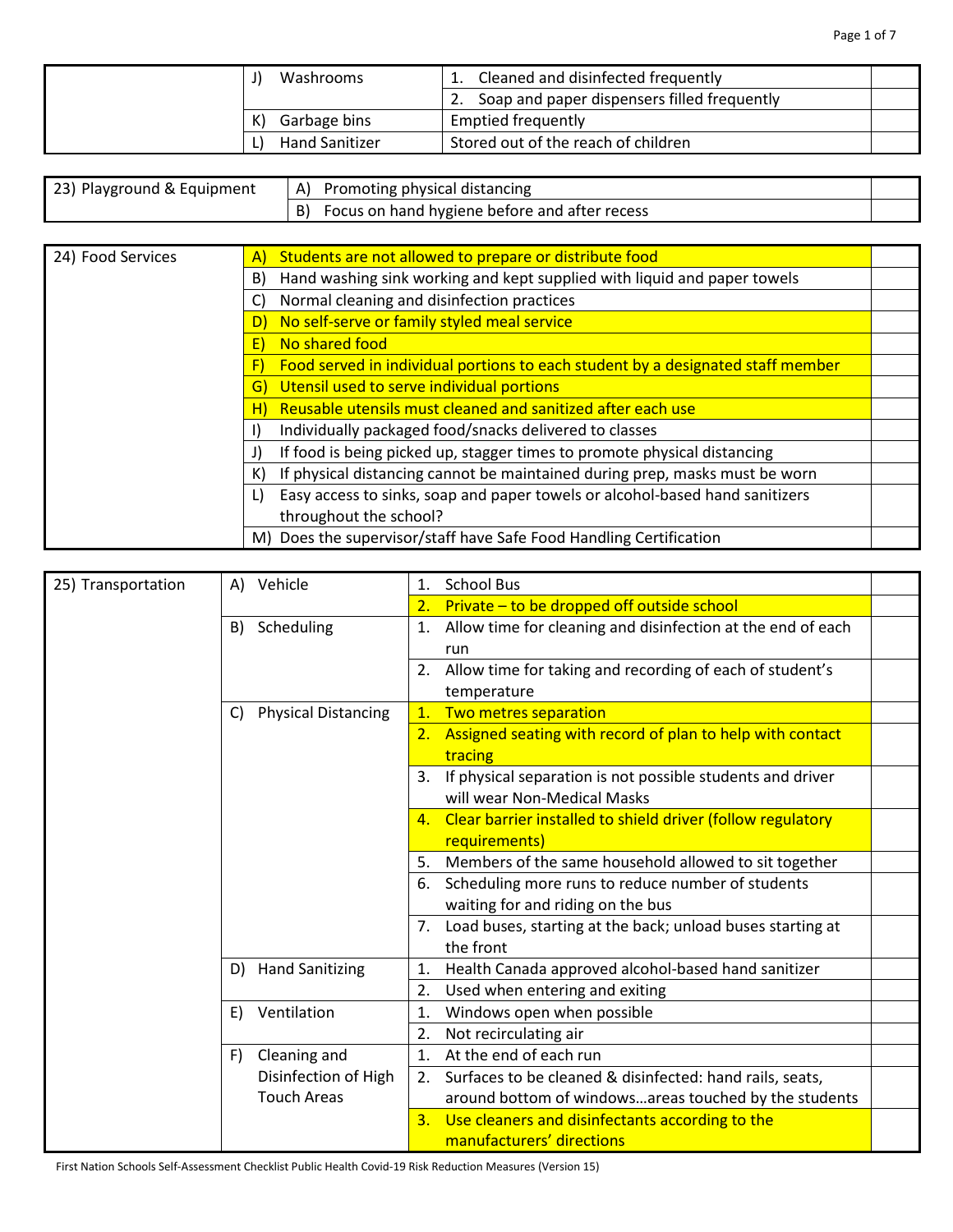| 4.  | Run schedule will be adjusted to allow for cleaning and<br>disinfection                                                                                |  |
|-----|--------------------------------------------------------------------------------------------------------------------------------------------------------|--|
| 5.  | Driver's seat and hand controls only requires cleaning and<br>disinfection at the end of the day or when there is a change<br>of driver during the day |  |
| -6. | Logging of cleaning and disinfection activities                                                                                                        |  |
| G)  | Each bus to have a monitor to ensure physical distancing                                                                                               |  |

| 26) Home Ec/Food Studies | A) | Due to the high possibility of personal contact in the cooking application,<br>food studies should only be considered for grades 10, 11, and 12, where<br>students may be more responsible |  |
|--------------------------|----|--------------------------------------------------------------------------------------------------------------------------------------------------------------------------------------------|--|
|                          | B) | If students are unable to maintain 2 metres, they should wear non-medical<br>mask                                                                                                          |  |
|                          |    | Food prepared by the students during class is for their consumption only                                                                                                                   |  |
|                          | D) | Cleaning and disinfection of equipment between classes                                                                                                                                     |  |
|                          |    | 24) Instructor should hold a valid Safe Food Handling certificate.                                                                                                                         |  |

| 27) Physical Education | A) Activities adjusted to allow physical distancing                         |  |
|------------------------|-----------------------------------------------------------------------------|--|
|                        | Limited sharing of equipment<br>B)                                          |  |
|                        | C) Cleaning & disinfection of equipment between classes                     |  |
|                        | Equipment that is not easy to clean or disinfect should be removed or<br>D) |  |
|                        | identified as not for use                                                   |  |
|                        | Hand hygiene before and after class and during as needed<br>E)              |  |

| 28) Performing Arts<br>Choir/Group Vocals, Orchestras/Bands, Theatre-<br>including Musical Theatre-and, Dance as per<br>Saskatchewan's Performing Arts Guidelines<br>For more details see:<br>https://www.saskatchewan.ca/government/health-<br>care-administration-and-provider- | A)<br>B) | Live music - including singing, woodwind and brass instruments<br>- should be separated from patrons and other performers by a<br>distance of four metres and/or a physical barrier<br>A two metre separation is required between musicians<br>measured from either the person or the bell-end of an<br>instrument, whichever is greater |  |
|-----------------------------------------------------------------------------------------------------------------------------------------------------------------------------------------------------------------------------------------------------------------------------------|----------|------------------------------------------------------------------------------------------------------------------------------------------------------------------------------------------------------------------------------------------------------------------------------------------------------------------------------------------|--|
| resources/treatment-procedures-and-<br>guidelines/emerging-public-health-issues/2019-<br>novel-coronavirus/re-open-saskatchewan-                                                                                                                                                  | C)       | Musicians within the same household are not required to<br>maintain physical distance                                                                                                                                                                                                                                                    |  |
| plan/guidelines/performing-arts-guidelines                                                                                                                                                                                                                                        | D)       | All musicians must wear a non-medical mask at all times during<br>rehearsal and performances                                                                                                                                                                                                                                             |  |
|                                                                                                                                                                                                                                                                                   | E)       | Woodwind, brass and similar instrumentalists can remove their<br>masks immediately prior to playing; however, the mask must be<br>put back once finished                                                                                                                                                                                 |  |
|                                                                                                                                                                                                                                                                                   | F)       | Slit masks or masks with an opening for an instrument are not<br>alllowed                                                                                                                                                                                                                                                                |  |
|                                                                                                                                                                                                                                                                                   | G)       | The conductor should maintain a minimum distance of four<br>metres from performers                                                                                                                                                                                                                                                       |  |
|                                                                                                                                                                                                                                                                                   | H)       | The conductor should maintain a minimum distance of<br>four metres from singers and band members if no<br>protection is worn,<br>two metres if wearing a non-medical mask, and<br>eye protection with non-medical mask if within two<br>meters                                                                                           |  |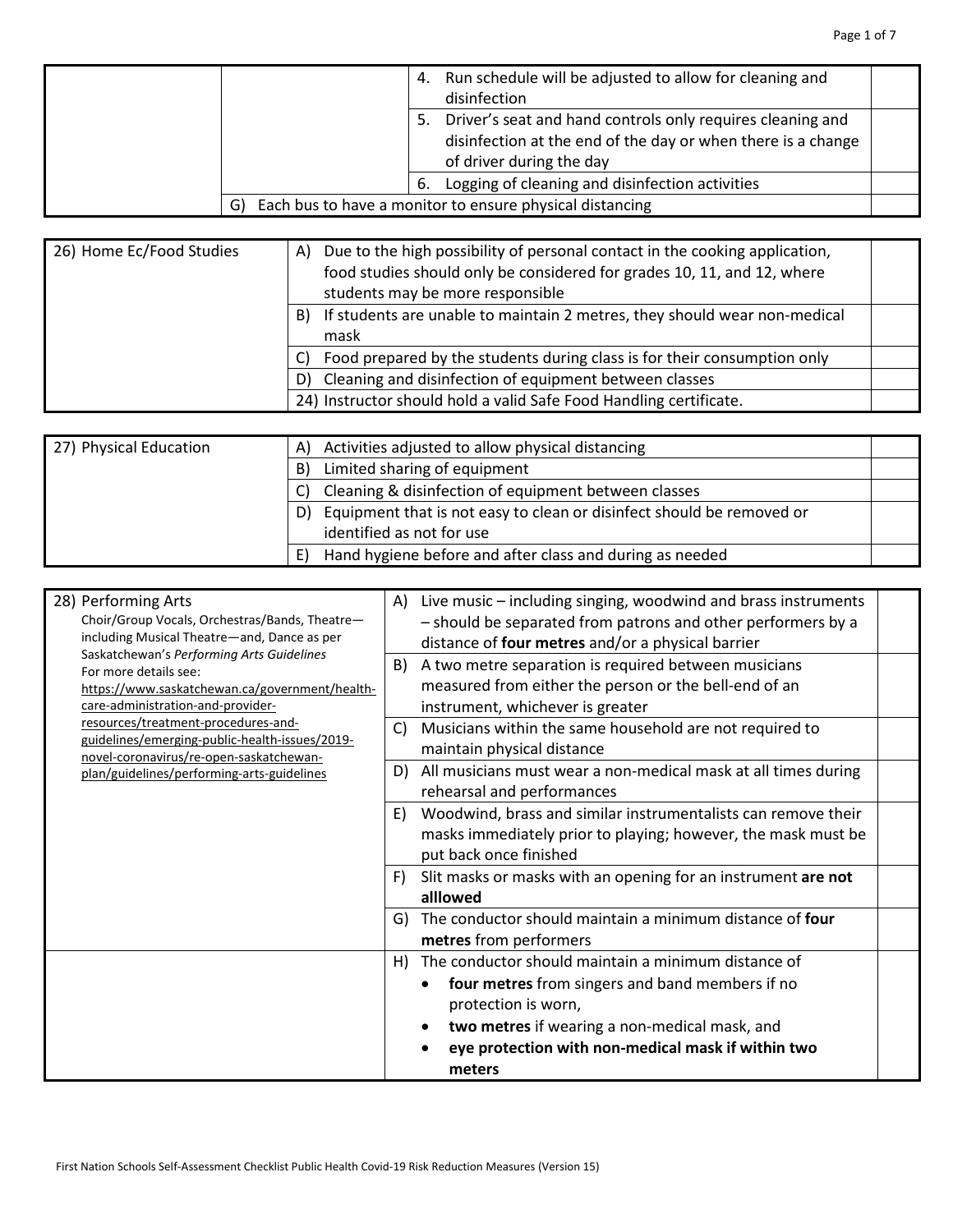| 29) Automotive, Autobody, & | A) | Designate student entry and exit locations                                    |  |
|-----------------------------|----|-------------------------------------------------------------------------------|--|
| Construction                | B) | Students must wash or sanitize hands before lab entry and before exit         |  |
|                             | C) | Maintain a minimum two metre distancing when possible                         |  |
|                             | D) | Students and teachers must wear masks                                         |  |
|                             | E) | Lab work may be done individually or preferably in common (cohorts)           |  |
|                             |    | student clusters                                                              |  |
|                             |    | If student clusters are in place, separate tools for each cluster should be   |  |
|                             |    | provided                                                                      |  |
|                             |    | G) Tools must be disinfected between uses. (follow manufacturers              |  |
|                             |    | recommendations)                                                              |  |
|                             | H) | The teacher will guide students in the disinfecting procedures as part of the |  |
|                             |    | cleanup routine                                                               |  |
|                             |    | 9. Protective eyewear must be worn at all times. It is preferable that        |  |
|                             |    | students provide their own eyewear                                            |  |
|                             | J) | Shared eyewear must be disinfected between uses.                              |  |

| 30) Welding | A) | Designate student entry and exit locations                                     |  |
|-------------|----|--------------------------------------------------------------------------------|--|
|             | B) | Students must wash or sanitize hands before lab entry and before exit          |  |
|             | C) | Maintain a minimum two metre distancing when possible                          |  |
|             | D) | Students and teachers must wear masks                                          |  |
|             | E) | Welding students are encouraged to supply their own shop specific PPE, such    |  |
|             |    | as safety glasses, coveralls, boots, gloves, aprons, welding helmets, and      |  |
|             |    | leathers                                                                       |  |
|             | F) | If the students are to use school-supplied shop specific PPE, they would have  |  |
|             |    | to be thoroughly cleaned disinfected after each use.                           |  |
|             |    | G) Based on student need, school helmets could be lent out for the duration of |  |
|             |    | the course.                                                                    |  |
|             | H) | When returned the helmets should be cleaned and disinfected                    |  |
|             |    | If masks are worn, group welding demonstrations can be delivered               |  |
|             | J) | Welding demonstrations could be done via training videos where a close-up      |  |
|             |    | view of the welding process could be provided                                  |  |
|             | K) | All standard shop equipment that is used by the students requires that all     |  |
|             |    | touchpoints be disinfected after each use, e.g., pedestal grinders, saws,      |  |
|             |    | plasma torch, welders, oxy tourches, and regulators                            |  |
|             |    | Movement within the shop should be directed to maintain distancing             |  |
|             |    | guidelines.                                                                    |  |
|             |    | M) Shared eyewear must be disinfected between uses.                            |  |

| 31) Machining |    | Designate student entry and exit locations                                     |  |
|---------------|----|--------------------------------------------------------------------------------|--|
|               | B) | Students must wash or sanitize hands before lab entry and before exit          |  |
|               | C) | Maintain a minimum two metre distancing when possible                          |  |
|               | D) | Students and teachers must wear masks                                          |  |
|               |    | If the equipment is positioned back to back, plexiglass barriers may be set up |  |
|               |    | between the equipment                                                          |  |
|               |    | Equipment that is assigned to students for the duration of the class must be   |  |
|               |    | thoroughly cleaned and disinfected at the end of each class or between each    |  |
|               |    | student's use                                                                  |  |
|               | G) | All hand tools and touch points must be cleaned and disinfected at the end     |  |
|               |    | of each class                                                                  |  |